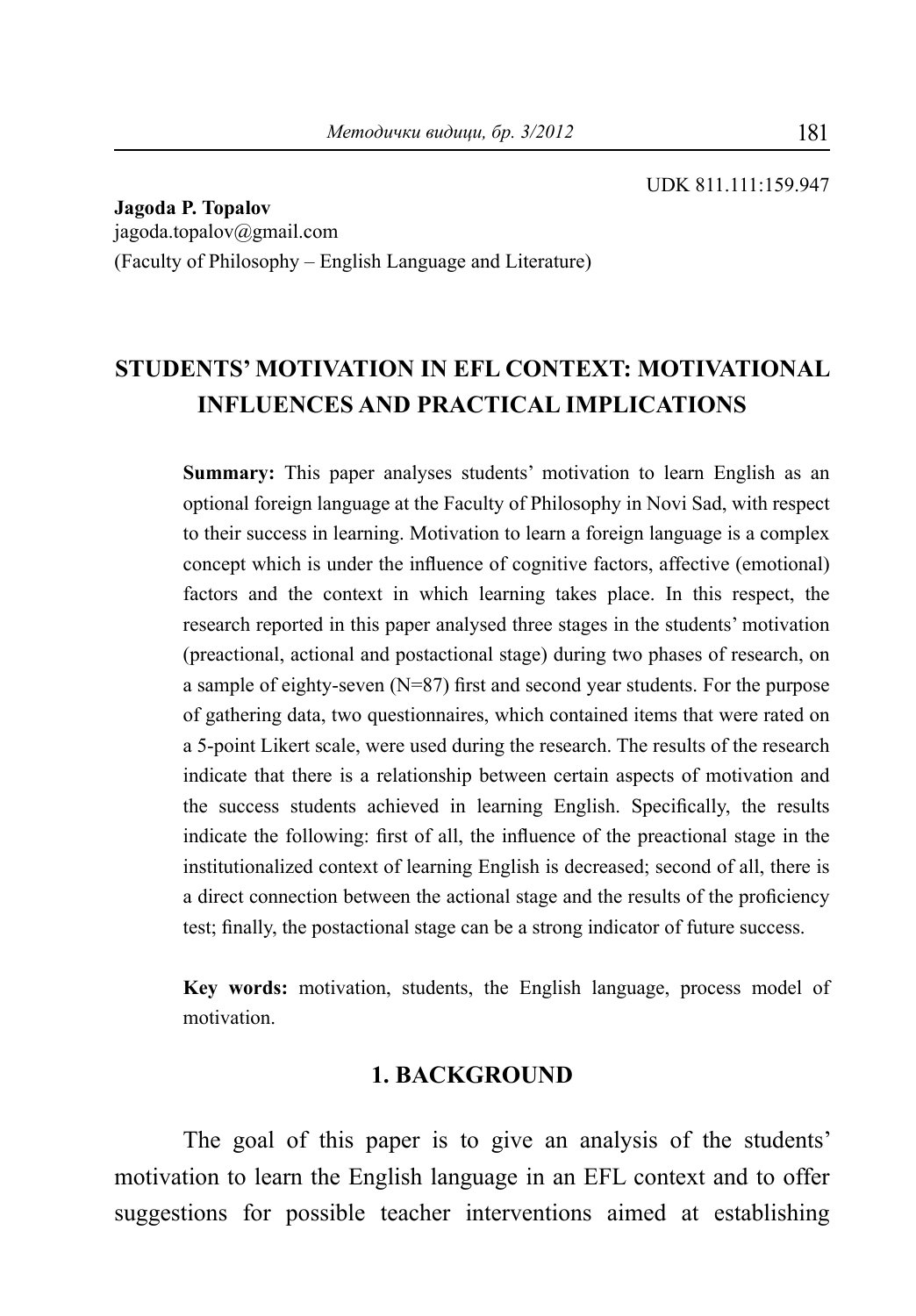a learning environment conducive to the development of motivation. Although a great amount of work in the field of motivational psychology research has been done for various learning and working contexts, comprehensive studies of motivation in foreign language classrooms are relatively scarce. Among many reasons for this, two are particularly important. First of all, the very definition of motivation is a complex issue and a focus of a great deal of studies. Although there is a fundamental understanding that motivation is a basic impetus because of which we initiate certain actions and sustain them, the definition is far from final or generally accepted. Dörnyei (1998) believes that the main reason for this lies in the fact that theories of motivation are trying to answer one of the most elemental questions in psychology: why do people behave in certain ways?, so that, depending on the approach to the matter, they offer different interpretations. The second reason for the relatively small number of studies investigating foreign language learning motivation lies in the complex nature of language itself. As Dörnyei (1998) holds, language is both a coded system for communication, taught as a school subject, and an inherent part of one's identity, active in almost all mental activities, and the most important tool of social organization. Therefore, motivation includes a complex array of cognitive, affective and social factors, all of which need to be considered if one wants to gain a deeper insight into this problem.

In an EFL context, numerous studies demonstrate that the factors present in the classroom, such as task choice, grading and reward structures, the nature of student-teacher and peer relationships, the level of students' autonomy will significantly influence students' motivation (Dörnyei 1994; Stipek 1996). In order to fully account for the complexities of learning a foreign language in an institutional setting, a model of motivation needs to recognize specific situations arising in a classroom and to address the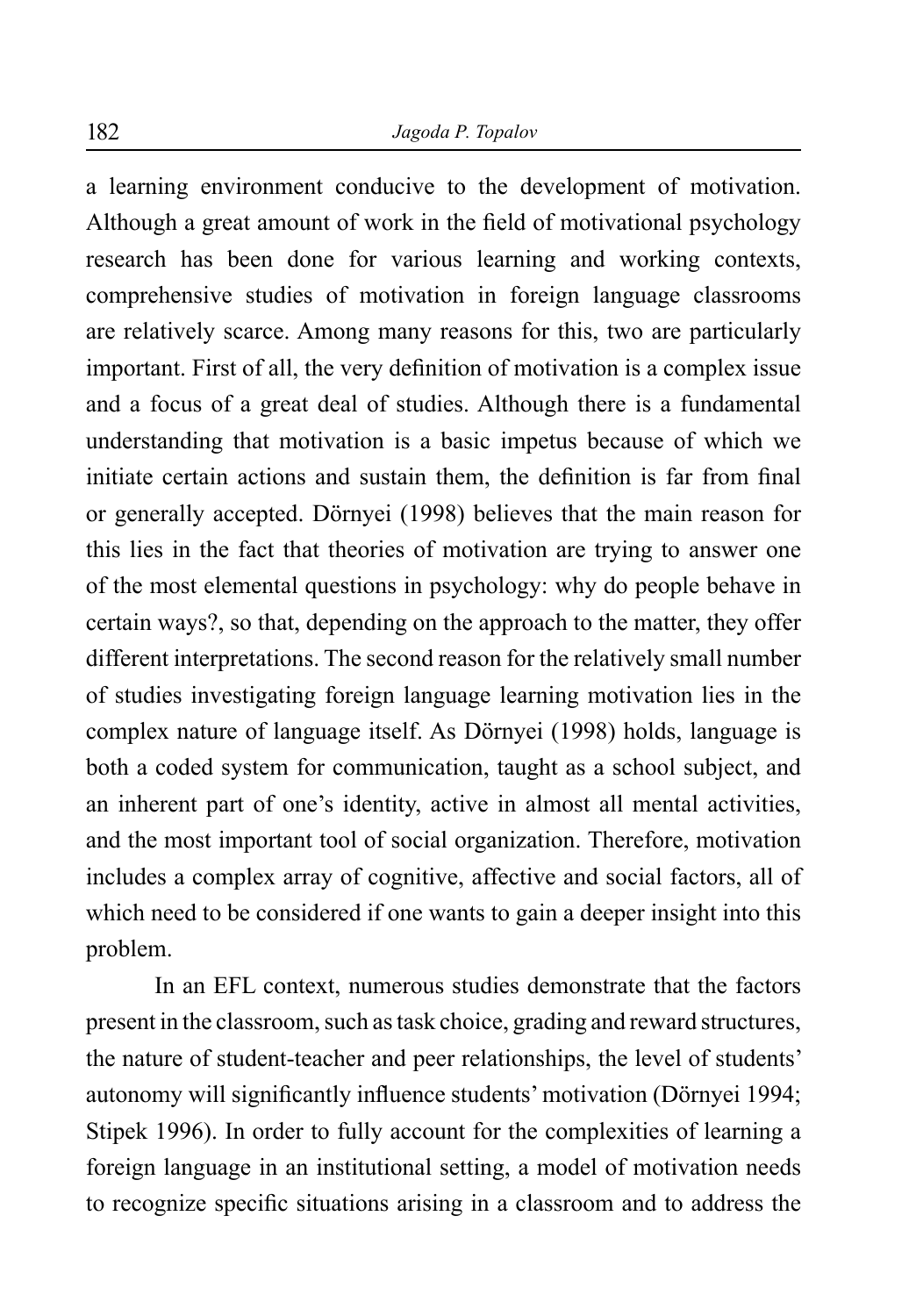temporal dimension of foreign language learning. Responding to the aforementioned requirements, Dörnyei and Ottó (1998) propose a Process Model of Motivation which is based on a dynamic view of motivation and accounts for the changes in its quantity and quality over time. This is particularly important given the long time needed to master a foreign language, if indeed mastery is ever achieved. The model includes three distinct temporal phases with different motivational influences operating in each phase: preactional, actional and postactional phase.

The main focus of the preactional phase is the generation of motivation, which includes setting goals, forming intentions and initiating intention enactment. In an educational setting, goals focus an individual's attention and action toward a target, mobilize effort in direct proportion to the difficulty of the task that needs to be accomplished, promote effort over time and establish a reference point that provides information about one's performance (Alderman 2004). However, simple selection of a goal is not enough to initiate action – there must be a volition element to goal commitment. An individual needs to choose to extend thoughts into action (Locke and Latham 1990). The final step in generating motivation involves the creation of an action plan, which includes situation specific guidelines with appropriate strategies and a time frame. In an EFL setting, a sociocultural context in which learning takes place will significantly affect students' motivation (Gardner 1985; 2001). It is, accordingly, important to distinguish between two general orientations affecting goal creation and overall motivational disposition: namely, integrative and instrumental orientation (Gardner and Lambert 1972). Integrativeness includes positive attitudes towards the target language and culture, which, when they are developed, foster a student's desire to integrate with the culture of the target language community and become similar to its speakers. Instrumentality, on the other hand, includes practical reasons for learning a foreign language,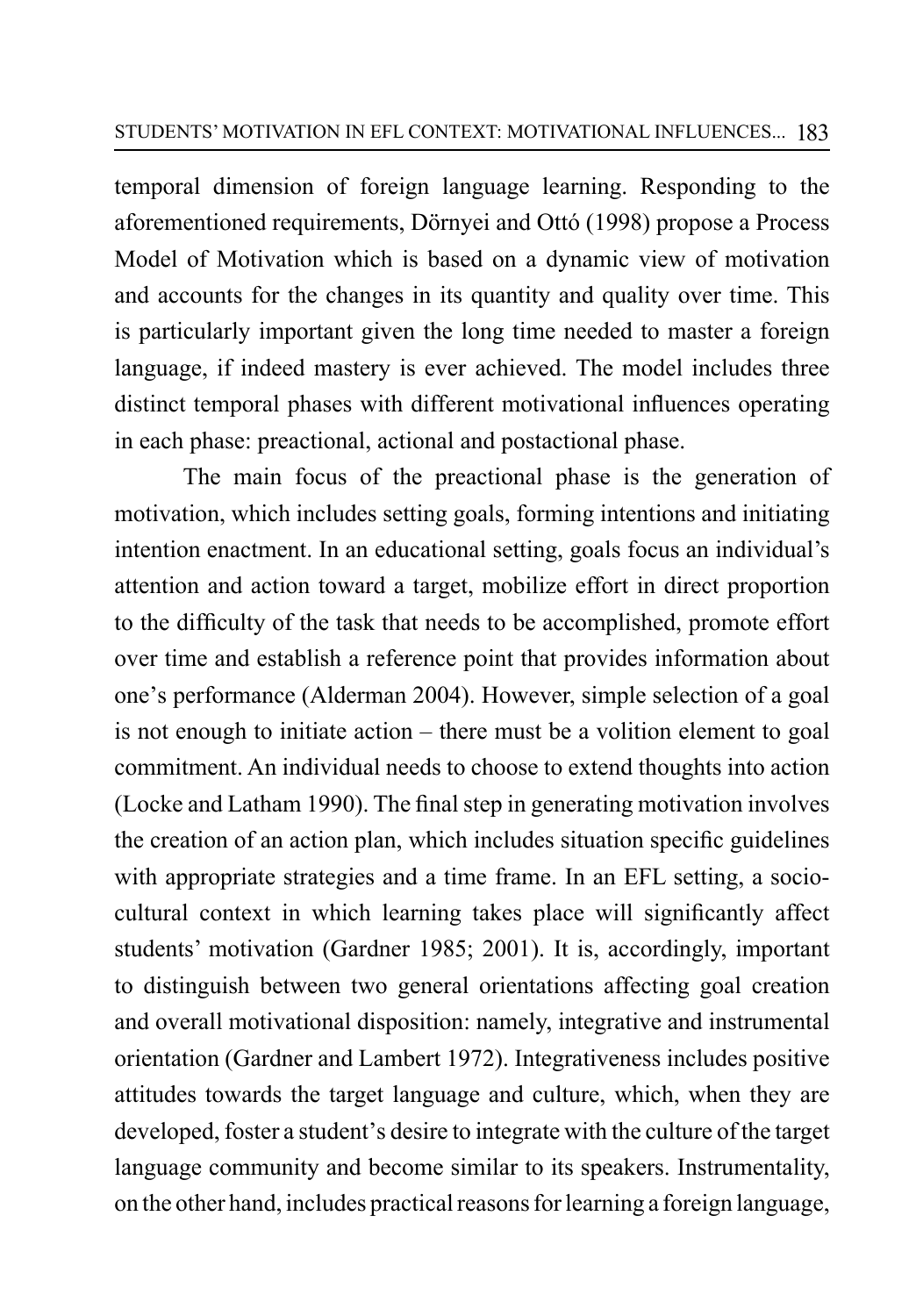such as a good grade, financial reward, job promotion etc.

The main focus of the actional phase is the maintenance and protection of the generated motivation. This is achieved by means of three sub-operations, which include the generation and implementation of subtasks, an ongoing evaluation of one's achievement, and self-regulatory actions. One of the main motivational influences at this stage is associated with the individual's response to the learning experience (pleasantness, task attraction, need significance etc.). Furthermore, motivation is at this stage affected by the individual's belief in his or her own ability to successfully carry out tasks at hand. This belief, known as self-efficacy (Bandura 1997), will influence the choice of tasks and problems the individual tackles, exerted effort and persistence. A further influential factor is the student's sense of self-determination. Deci and Ryan (2000) believe that people have an innate need to be independent, to make their own choices and to have control over what they do. A classroom environment that is conducive to the development of self-determination encourages the student's need for independence (a possibility to choose one's own goals and the manner in which those goals will be completed), the student's need for the development of skills and abilities and the student's need for relatedness. In other words, all people share the motivation to form relationships with others in their environment, to believe they are able to function in that environment and to choose how they will behave in that environment (Brophy 2004).

The postactional phase begins either when the goal is accomplished or when the action is discontinued. The most important process taking place at this stage deals with postactional retrospection and evaluation. The student appraises the outcome of his or her actions, based on which assumptions about the possible future outcomes are formed. As a result, causal attributions are made with the potential to significantly influence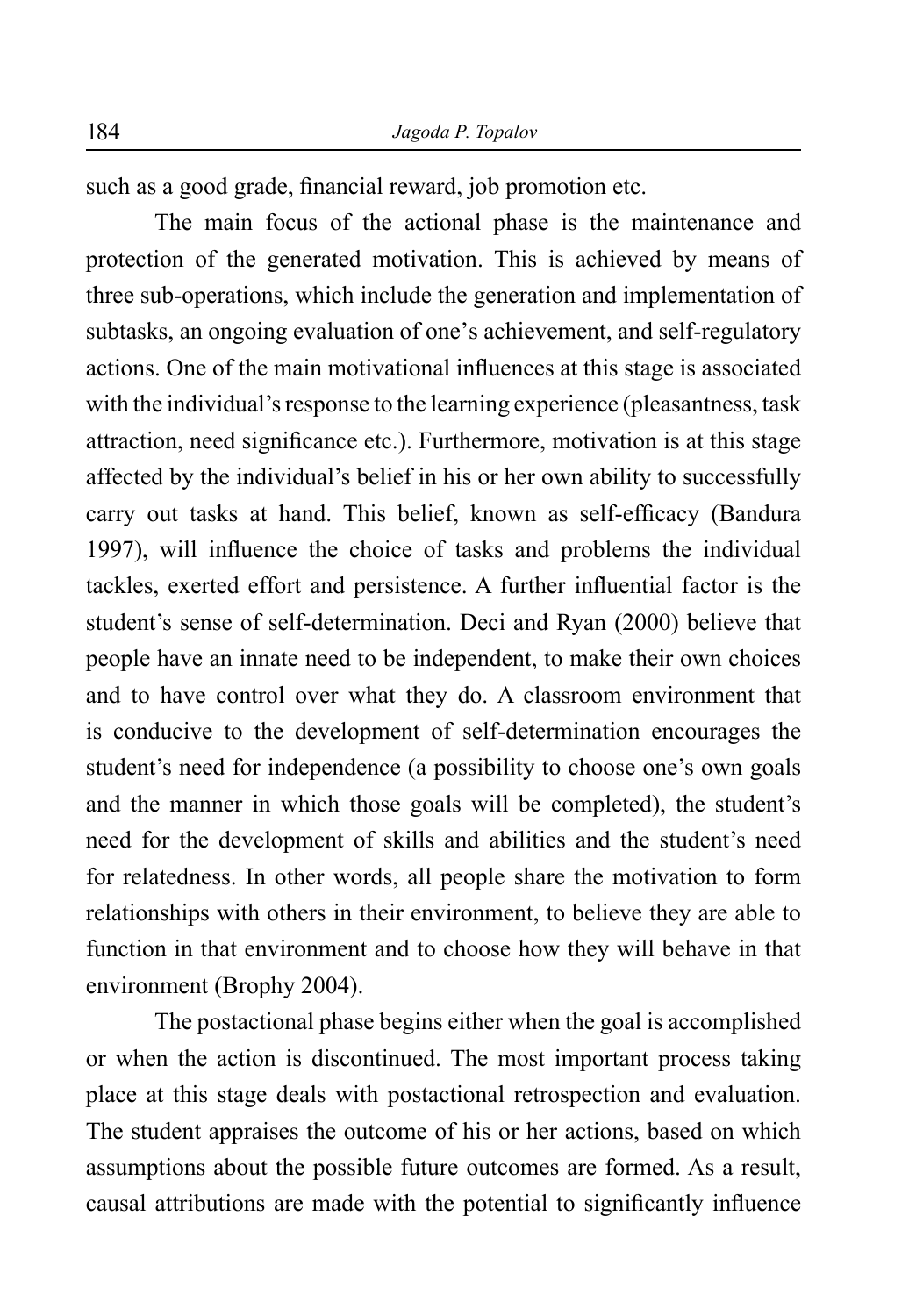the student's self-image. As Graham (1994) indicates, in Western culture, attributions are normally associated with abilities (such attributions are stable, outside of one's control and internal to person) and effort (such attributions are also internal to the person, however, they are unstable and under one's control). Another motivational influence operating at this stage also includes an individual sense of self-efficacy, which may be altered as a result of the outcome, namely by success or failure of the action, and may, in turn, influence motivational evaluation. Finally, the process of retrospection will be affected by the received feedback, which may be informational, when it includes comments on competence, and controlling, when it includes judgements on performance based on external standards (Brophy and Good 1986).

# **2. RESEARCH QUESTIONS**

In the present study, motivational factors affecting separate phases of the motivational process in an institutional setting were tested with the aim of providing an answer to the following research question:

1. Is there a connection between motivational factors and academic achievement in students who are learning English as a foreign language?

Corresponding to this research question, a set of null hypotheses are as follows:

- 1. There is no statistically significant correlation between the preactional motivational influences, as observed by integrative and instrumental orientations and the students' scores on the test of English.
- 2. There is no statistically significant correlation between the actional motivational influences, as observed by the students'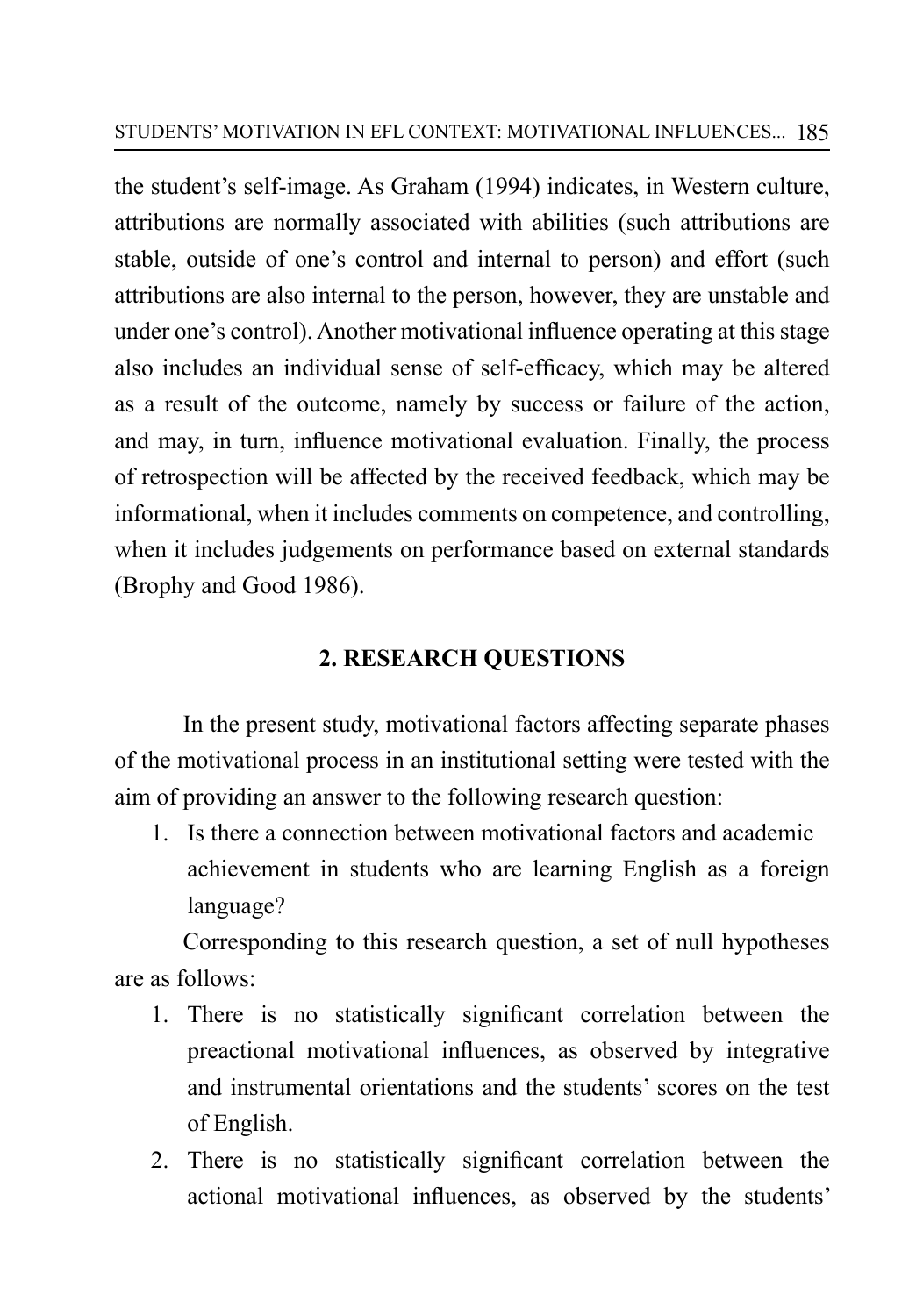self-determination, self-efficacy and the quality of the learning experience and their scores on the English test.

3. There is no statistically significant correlation between the postactional motivational influences, as observed by students' attributions, received feedback and the post-outcome self-efficacy.

### **3. RESEARCH METHODOLOGY**

The present study adopts a quantitative research design the goal of which is to arrive at possible generalizations regarding the matter at question. The research was conducted according to the following plan:

- 1. During the first phase, a month after the beginning of the first semester, the participants completed Questionnaire 1, which gathered data regarding the preactional and the actional phase of students' motivation;
- 2. In the second phase, three months after the beginning of the first semester, the participants took an English aptitude test;
- 3. During the third phase, a month after the beginning of the second semester, the participants completed Questionnaire 2, which gathered data regarding the postactional phase.

The investigation included a total of eighty-seven  $(N = 87)$  first and second year students, studying at the Faculty of Philosophy, University of Novi Sad, who took a course in English as a faculty requirement. Approximately 82.5% of the respondents were female, 17.5% were male. The ages ranged from 18 to 24 with the average age of the respondents being 19.36.

The instruments used in the study included Questionnaires 1 and 2, which were constructed based on four different sources of questionnaires used in motivational research (Dörnyei 2001; Jacques 2001; Kormos and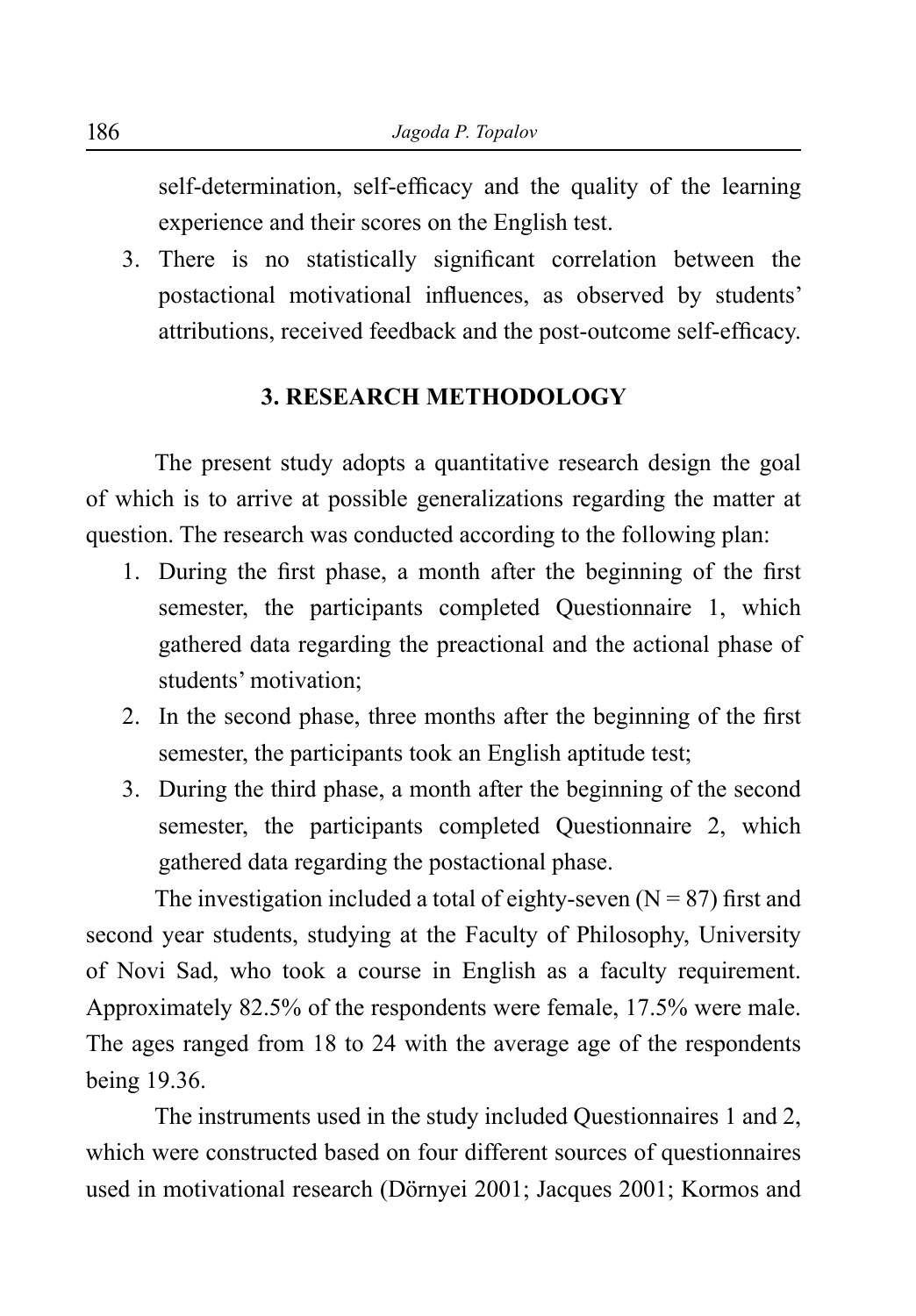Dörnyei 2004; Tennant and Gardner 2004). Both questionnaires used statements which students graded on a five-point Likert scale, with the full list of variables shown in Table 1. For the purpose of testing the level of students' English language knowledge, a written test was used which tested their knowledge of English vocabulary and grammar.

|                    | Variable                                 | Number   | Kronbach         |
|--------------------|------------------------------------------|----------|------------------|
|                    |                                          | of items | alpha $(\alpha)$ |
| Questionnaire 1    | Instrumentality                          | 6        | 0.722            |
|                    | Integrativeness                          | 6        | 0.751            |
| Self-determination |                                          | 8        | 0.731            |
| Questionnaire 2    | learning<br>Quality of the<br>experience |          | 0.847            |
|                    | Self-efficacy 1                          |          | 0.794            |
|                    | Self-efficacy 2                          |          | 0.776            |
|                    | Feedback                                 | 6        | 0.702            |
|                    | Attributions 1 (effort)                  | 3        | 0.836            |
|                    | Attributions 2 (aptitude)                | 3        | 0.822            |

Table 1: Research variables

# **4. FINDINGS**

For each motivational phase and their associated variables, Table 2 summarizes the mean and standard deviation, as well as the Pearson's correlation coefficient between the scores from the questionnaires and the scores on the English language knowledge measure.

With respect to the null hypotheses, the following can be concluded:

- 1. Since no significant correlations have been found between either instrumentality or integrativeness and the knowledge test scores the first null hypothesis cannot be rejected.
- 2. The statistical analysis of the data collected in this study demonstrated that certain motivational influences associated with the actional phase can be directly connected with the students'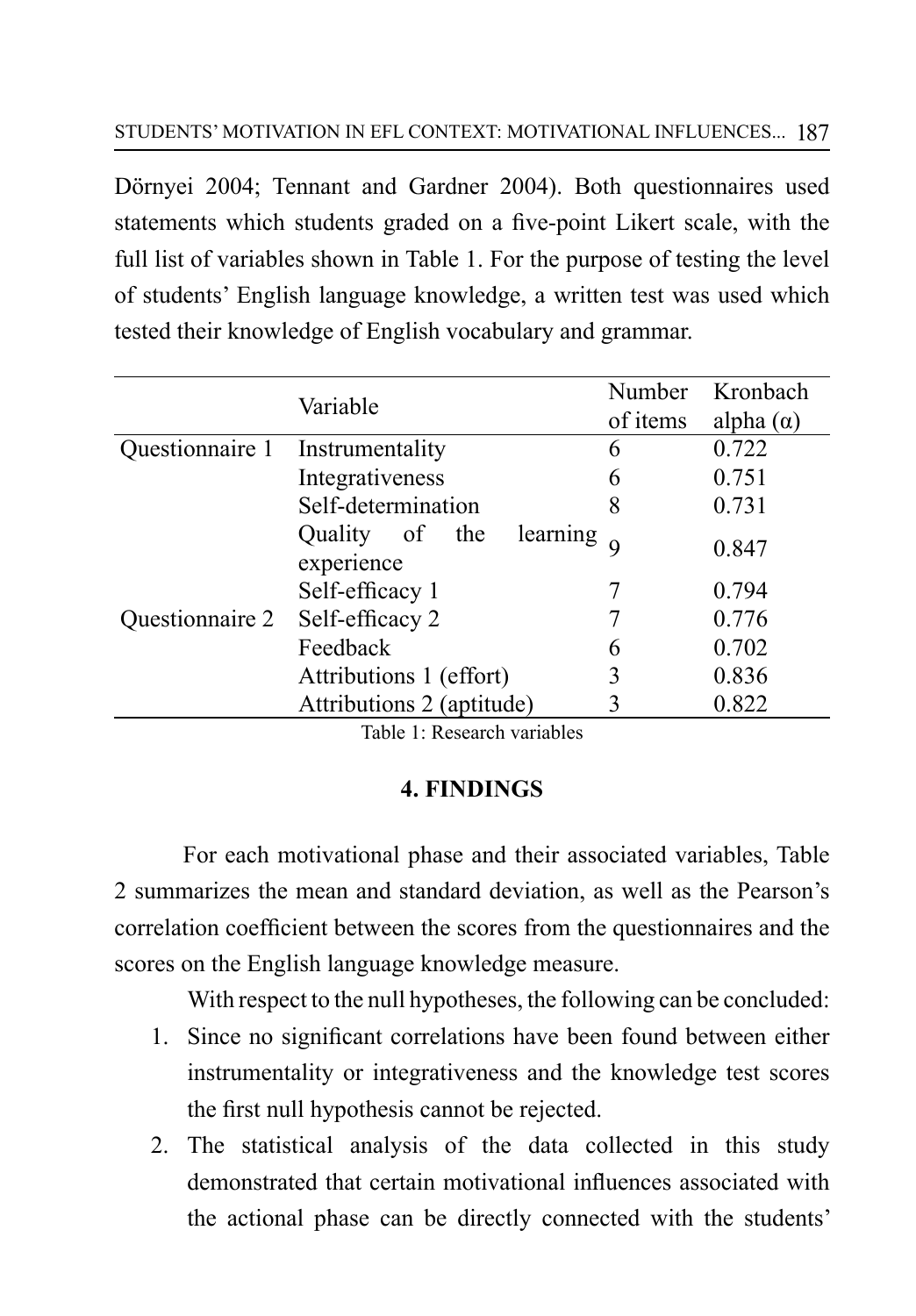achievement on the test. Significant correlations  $(p<0.01)$  have been found on the Self-determination measure (*r*=0.306) and on the Quality of the learning experience measure  $(r=0.611)$ . In this respect the second null hypothesis can be partially rejected.

3. The analysis of the data reflecting the postactional motivational influences demonstrated that post-outcome retrospection is directly connected with the results students achieved on the English knowledge test. Significant correlations  $(p<0.01; p<0.05)$  have been established between test scores and all measured variables. It is therefore, possible to fully reject the third null hypothesis.

| Motivational |                                       |                                   |      |           |
|--------------|---------------------------------------|-----------------------------------|------|-----------|
| phase        | Variable                              | Mean<br><b>SD</b><br>$\mathbf{r}$ |      |           |
| Preactional  | Instrumentality                       | 4.29                              | 0.71 | 0.156     |
|              | Integrativeness                       | 3.84                              | 0.73 | 0.166     |
| Actional     | Self-determination                    | 3.58                              | 0.69 | $0.306**$ |
| Postactional | Quality of the learning<br>experience | 3.69                              | 0.73 | $0.611**$ |
|              | Self-efficacy 1                       | 3.68                              | 0.92 | 0.127     |
|              | Self-efficacy 2                       | 3.61                              | 0.74 | $0.622**$ |
|              | Feedback                              | 3.74                              | 0.65 | $0.569**$ |
|              | Attributions 1 (effort)               | 3.28                              | 1.09 | $0.532**$ |
|              | Attributions 2 (aptitude)             | 3.31                              | 0.85 | $0.356*$  |
| ${}_{0.01}$  |                                       |                                   |      |           |
| p < 0.05     |                                       |                                   |      |           |

Table 2: Pearson's correlation coefficients between test scores and tested variables

Since causal attributions that are formed after the termination of an action greatly depend on whether the individual sees the actional outcome as a success or as a failure, an additional correlational analysis was performed with the aim of determining a connection between attributions and the academic achievement of more successful students on the one hand, and less successful students on the other. The division into more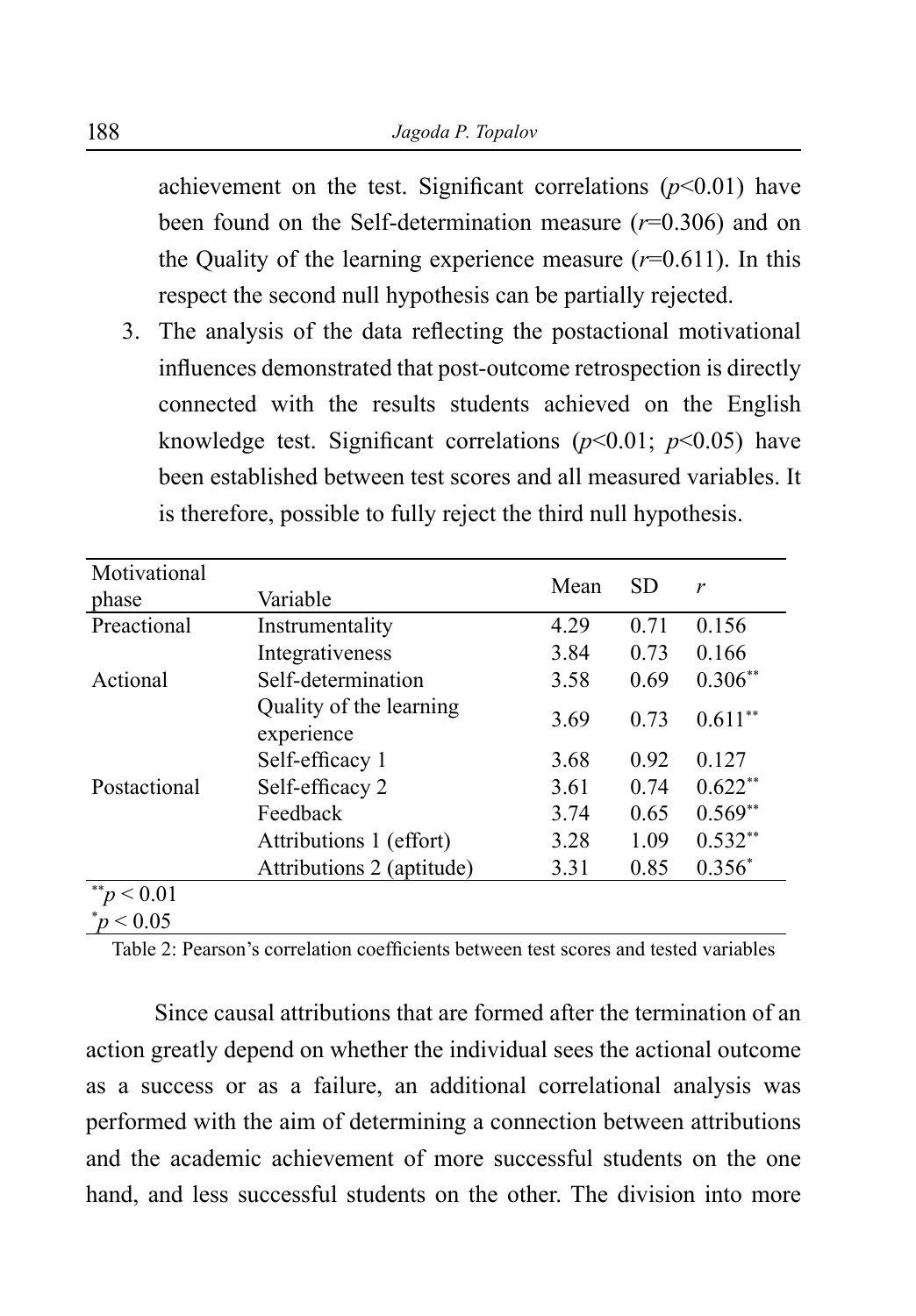and less successful students was conducted based on the students' own estimates of the outcome of the test.

|                           | Test – More successful | Test – Less successful |
|---------------------------|------------------------|------------------------|
|                           | students               | students               |
| Attributions 1 (effort)   | $-0.101$               | $0.737**$              |
| Attributions 2 (aptitude) | $0.342*$               | $-0.613$               |
| **<br>$\sim$ 0.01         |                        |                        |

 $\gamma p < 0.01$  $\degree p \le 0.05$ 

Table 3: Pearson's correlation coefficients for students' attributions

Based on the results summarized in Table 3, it can be concluded that more successful students attribute their success to their language ability  $(r=0.342, p<0.05)$ , whereas less successful students attribute their low test score to the lack of effort  $(r=0.737, p<0.01)$ .

## **5. DISCUSSION**

The aim of the quantitative research conducted for the purpose of this paper was to describe students' motivation to learn the English language and to offer an interpretation of the motivational influences on the students' achievement. What follows are general conclusions based on the presented results.

Statistical analysis of the first set of variables indicates that the influence of the preactional phase in an institutional setting is decreased. In analyzing the respondents' answers to individual items testing Instrumentality and practical reasons for learning English, the results reveal that the respondents hold a general belief that knowing English in the current socio-cultural and economic context has numerous benefits: they believe that English will be beneficial when they look for job (mean score=4.31), that it will be useful during their studies (mean score=4.55)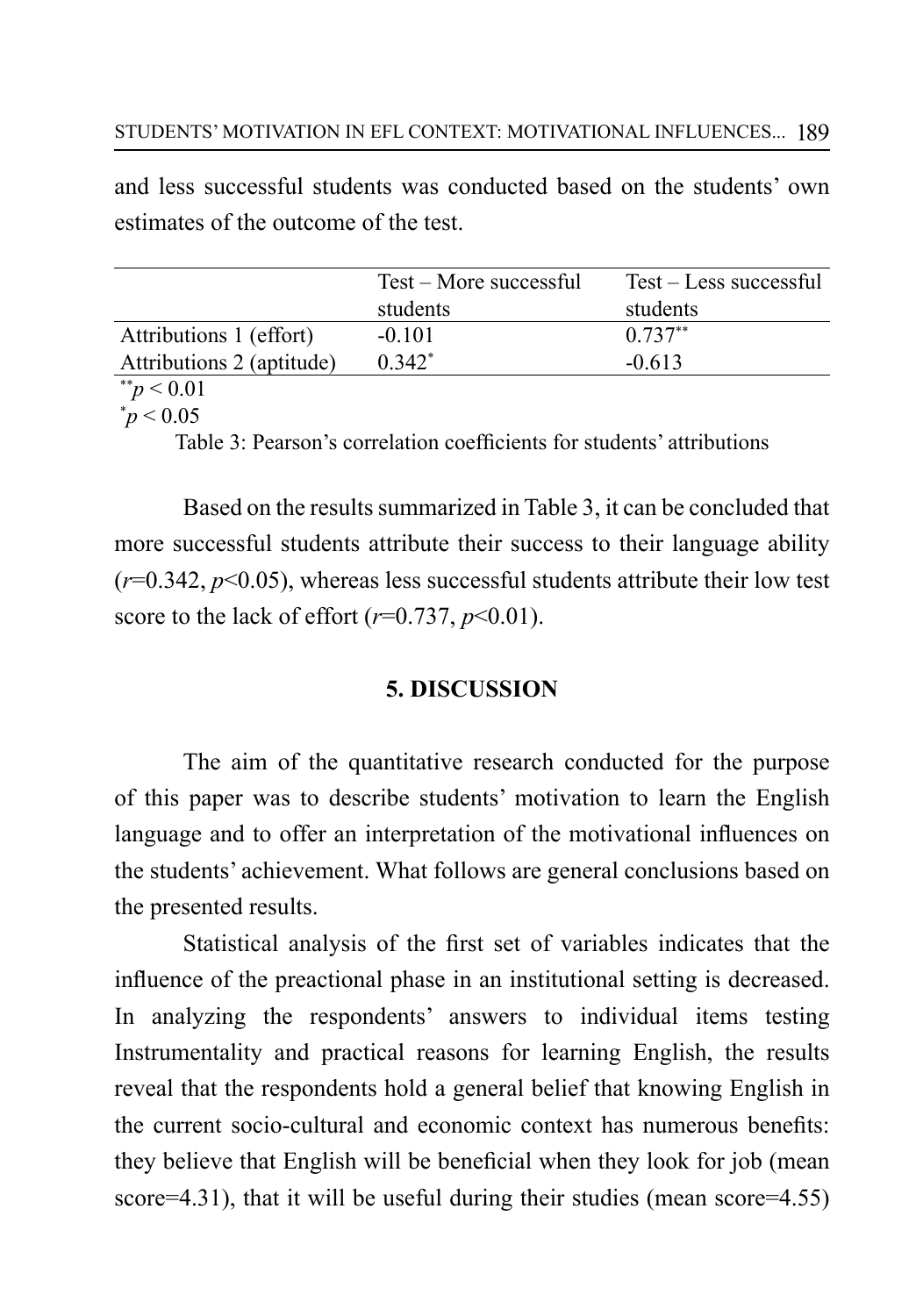and when they are travelling (mean score=4.01). In this respect, it can be concluded that when students are learning a language because they feel it is necessary for their professional advancement, the choice of the language is not influenced by motivational processes (setting goals and forming intentions), but by the fact that English is a necessity in a global society. Moreover, it should be noted that with this sample of participants, potential instrumental incentives are neither immediate nor indirect, because the respondents are first and second year students, who are years away from looking for a job during which English would be helpful. Integrativeness, as another preactional motivational influence, has been identified in a number of previous researches (Gardner 1985; Gardner and MacIntyre 1991; Csizér and Dörnyei 2005) as an important element in learners' success in foreign language learning. Statistical analysis indicates that with this sample of respondents there is no link between positive attitudes towards the target language culture and its speakers, and students' scores on the language measure, invalidating any generalizations regarding the matter at question. In this case, the respondents are young people receiving a university education in a multicultural setting. It is therefore likely that any ethnocentric tendencies were diminished even before the EFL classes and the cultural input that the students received. The results, however, indicate that high scores on the integrative measure are in proportion with high scores on the instrumental measure, which corroborates claims that students can have both instrumental and integrative motives to learn a foreign language and that these two orientations can simultaneously contribute to students' motivation.

Significant correlations in the actional phase have been established for variables testing self-determination and the quality of the learning experience. The results show, first of all, that the respondents who tested high on the three factors which affect self-determination, namely on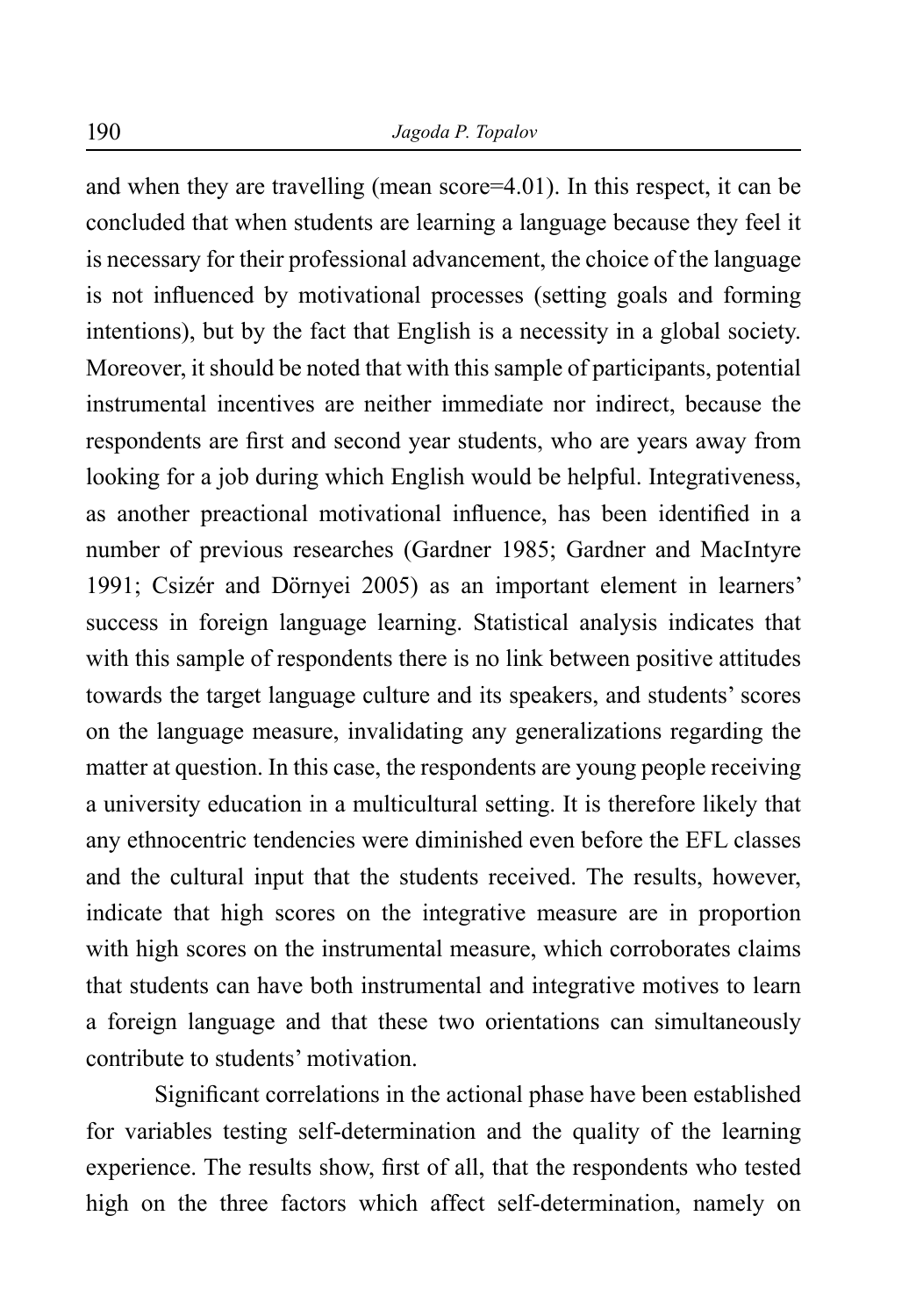the measures of control, independence and relatedness, also had more success in learning English. Furthermore, research findings indicate that more successful students had more positive experiences in the classroom, whereas low-achieving students gave lower scores to the quality of the learning experience. Students form and reshape their attitudes about the subject, the teacher, teaching methods and other aspects of the learning context during the actional phase of motivation, after they have set goals. Since, in an institutional context, the preactional phase is relatively dormant and has a limited range of influence, the actional phase plays a crucial role in directing and maintaining motivated actions, which, in turn, may significantly influence students' achievement in learning English.

The research findings, finally, indicate that the postactional phase may be a significant indicator of future success. First of all, based on the correlation found between test scores and variable Self-efficacy 2, it may be concluded that upon receiving the scores which indicated their level of English, the students re-evaluated their own abilities. The grade they received strongly affected their self-confidence and belief that they can successfully complete tasks and learn new content. Furthermore, the results of the statistical analysis testify to the potential value of giving informational feedback to students, based on which they can evaluate the progress they have made, and determine how much more effort they need to exert in order to achieve the desired progress. Lastly, the correlation between attributions and test scores points to the fact that students think about the reasons for their successes and failures. These reasons are important, regardless of the fact that they might not be formed based on objective factors, because they influence future goal formation and the student's overall motivation when dealing with a similar task. The research established a positive tendency based on which students attribute their successes to stable factors, such as abilities and skills, and their failures to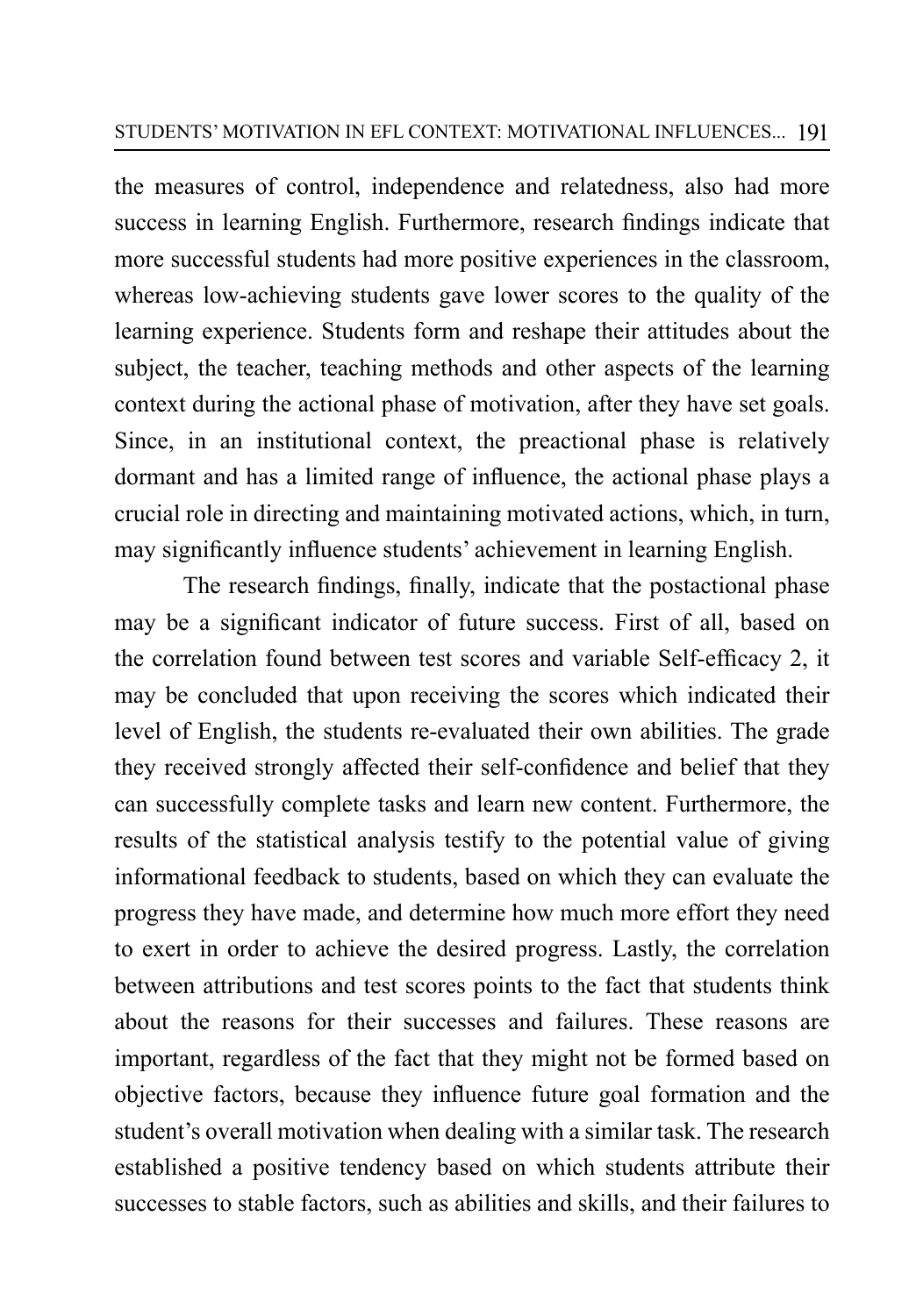unstable factors, such as not enough time devoted to self-study.

## **6. PRACTICAL IMPLICATIONS**

Research findings have identified several aspects of foreign language learning that may be influenced by language teachers. Because the preactional phase proved to be relatively inactive in classroom settings with this sample of respondents, the remaining two motivational phases and their corresponding influences will have a pivotal function in enabling positive outcomes both in terms of motivation and success in foreign language learning.

One of the conclusions addresses the importance of enabling students to feel independent and in control of their learning. This may be achieved with activities that provide challenges, that require students to take responsibility for their actions and initiative. Students' sense of self-determination may also be boosted by paying regard to the factor of relatedness, which is enhanced by promoting good relations between students, a positive atmosphere and a learning setting. Classroom orientation which encourages mastery goals (Ames 1992) by reducing the importance of normative comparisons of students or public assessment contributes to the development of self-determination and, in light of the presented findings, to positive learning outcomes.

With respect to students' attributional styles, which are likely to influence future motivation and learning results, it is important to note that teachers and language instructors can affect their creation: feedback, whether informational or controlling, a praise or criticism, potentially plays a role in attribution formations during every single class. A student who learns to attribute his or her failures to stable factors, such as lack of ability or intelligence, will have low levels of achievement motivation.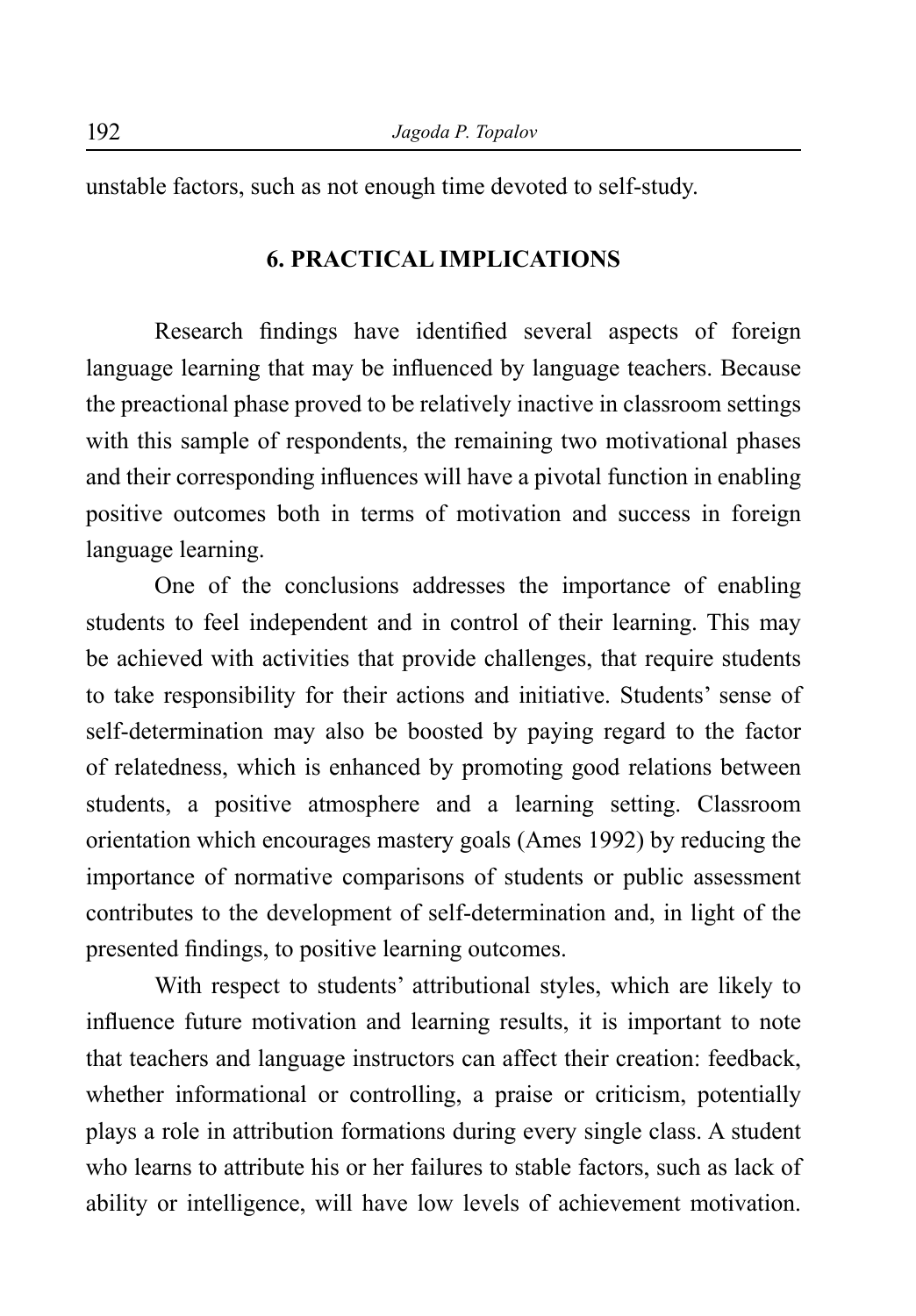The results presented in previous sections, show that students think about the causes of their successes and failures. It is the teacher's task, therefore, to capitalize on this retrospection by identifying erroneous and harmful attributions.

### REFERENCES

- Alderman, M. (2004). *Motivation for Achievement: Possibilities for Teaching and Learning*. Mahwah, NJ: Lawrence Erlbaum Associates.
- Ames, C. (1992). Classrooms: Goals, Structures, and Student Motivation. *Journal of Educational Psychology 84*, 3, 261–267.
- Bandura, A. (1997). *Self-efficacy in Changing Societies*. Cambridge: Cambridge University Press.
- Brophy, J. (2004). *Motivating Students to Learn*. New Jersey: Lawrence Erlbaum Associates.
- Brophy, J. and Good, T. (1986). Teacher Behavior and Student Achievement. In M. Wittrock (ed.), *Handbook of Research on Teaching*. New York: Macmillan, 328–375.
- Csizér, K. and Dörnyei, Z. (2005). The Internal Structure of Language Learning Motivation and its Relationship with Language Choice and Learning Effort. *The Modern language journal 89/1*, 19–36.
- Deci, E. and Ryan, R. (2000). The "What" and "Why" of Goal Pursuits: Human Needs and the Self-determination of Behavior. *Psychological Inquiry*, *11*, 227–268.
- Dörnyei, Z. (1994). Motivation and Motivating in the Foreign Language Classroom. *Modern Language Journal, 78*, 273–284.
- Dörnyei, Z. (1998). Motivation in Second and Foreign Language Learning. *Language Teaching, 31*, 117–135.
- Dörnyei, Z. (2001). *Teaching and Researching Motivation*. London: Longman.
- Dörnyei, Z. and Csizér, K. (2002). Some Dynamics of Language Attitudes and Motivation: Results of a Longitudinal Nationwide Survey. *Applied*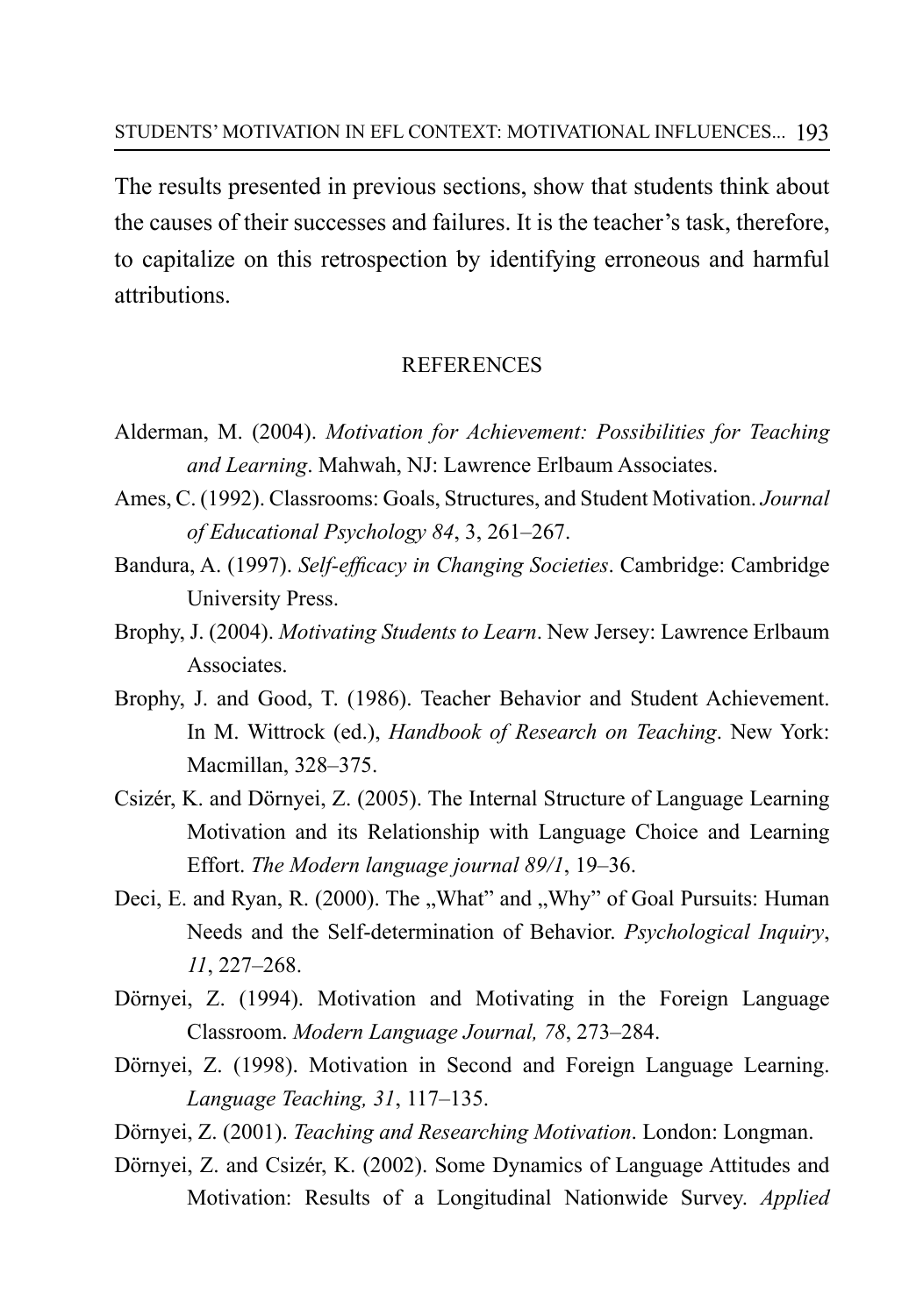*linguistics, 232/4*, 421–467.

- Dörnyei, Z. and Ottó, I. (1998). Motivation in Action: A Process Model of L2 Motivation. *Working Papers in Applied Linguistics, 4*, 43–69.
- Gardner, R. (1985). *Social Psychology and Second Language Learning: The Role of Attitudes and Motivation*. London: Edward Arnold.
- Gardner, R. (2001). Language Learning Motivation: The Student, the Teacher, and the Researcher. *Texas Papers in Foreign Language Education*, *6*, 1–18.
- Gardner, R. and Lambert, W. (1972). *Attitudes and Motivation in Second Language Learning*.
- Gardner, R. and MacIntyre, P. (1991). An Instrumental Motivation in Language Study: Who Says it isn't Effective? *Studies in Second Language Acquisition* 13, 57–72. Rowley, MASS: Newbury House.
- Graham, S. (1994). Classroom Motivation from an Attributional Perspective. In H. O'Neil Jr. and M. Drillings (eds.), *Motivation: Theory and Research*. Hillsdale, NJ: Lawrence Erlbaum Associates, 31–48.
- Jacques, S. (2001). Preferences for Instructional Activities and Motivation: A Comparison of Student and Teacher Perspectives. In: Z. Dörnyei and R. Schmidt (eds.). *Motivation and Second Language Acquisition*. Hawai'i: University of Hawai'i Press, 185–211.
- Kormos, J. and Dörnyei, Z. (2004). The Interaction of Linguistic and Motivational Variables in Second Language Task Performance. *Zeitschrift für Interkulturellen Fremdsprachenunterricht 9/2*, Retrieved April 3rd, 2009, from http://www.ualberta.ca/~german/ejournal/kormos2.htm
- Locke, E. and Latham, G. (1990). *A Theory of Goal Setting and Task Performance*. Englewood Cliffs, NJ: Prentice-Hall.
- Stipek, D. (1996). Motivation and Instruction. In: D. Berliner (ed.). *Handbook of Educational Psychology*. New York: Macmillan. 85–113.
- Tennant, J. and Gardner, R. (2004). The Computerized Mini-AMTB. *CALICO Journal* 21/2, 245–263.